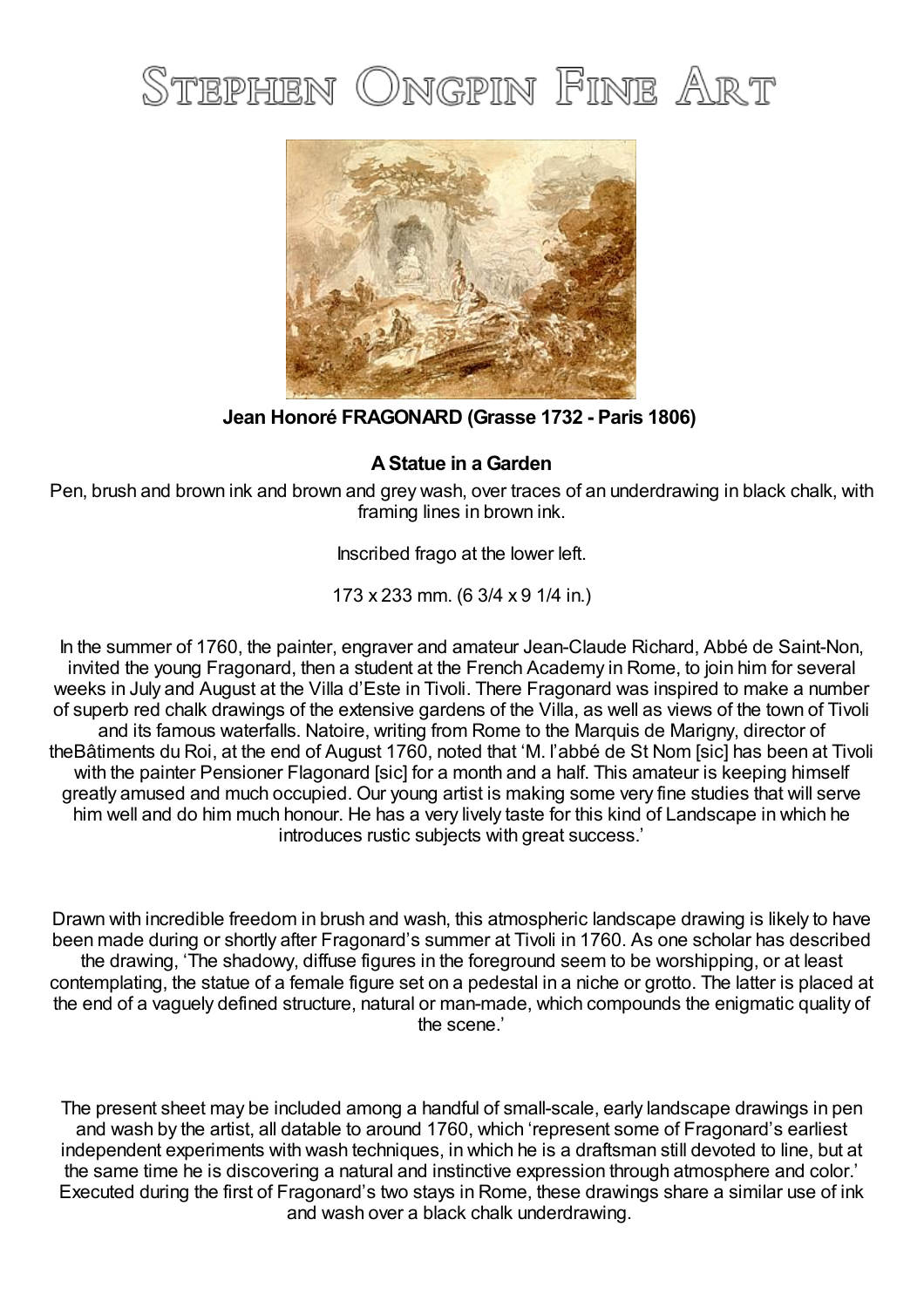Other stylistically comparable small landscape drawings by Fragonard of c.1760 include A Temple in a Garden in the collection of the Peabody Institute, on loan to the Baltimore Museum of Art, a Scene in a Park in the Cleveland Museum of Art and a Garden in an Italian Villa in the collection of Jean Bonna in Geneva. Two further drawings from this group are A Wooded Landscape with Figures on a Bluff, formerly in the collection of Dr. and Mrs. Francis Springell and sold at auction in 1986, and A Couple in a Park, at one time in the collections of Camille Groult and Jacques Bacri and recently sold at auction in Paris. A somewhat more sketchy Italianate landscape drawing in pen and wash of the same period was on the French art market in 1986.

As Eunice Williams has written of the Baltimore and Cleveland drawings noted above, in terms that apply equally to the present sheet and others from of this same group of small pen and wash landscapes, 'The scale and decorative concept [of these drawings] may seem far removed from Fragonard's great sanguine landscapes made in 1760 during his stay at the Villa d'Este; but these works, regardless of size, share related ideas of compositional structure. The unifying principles are surprisingly classical in their emphasis on formal balance and deliberate contrasts and on clearly defined space. Depth is usually limited or blocked, and lateral space is contained by framing devices such as trees or architectural features. Staffage provides a sense of scale and animation. The sanguine series made at the Villa d'Este records identifiable sites, while the group of small, early wash drawings…may depend more on the artist's invention. It is significant that they both reflect traditional principles of composition which Fragonard had learned in his academic training from Vanloo and Natoire, and from his own study of artists of the past.'

### **Exhibitions**

Richmond, Virginia Museum of Fine Arts, Three Masters of Landscape: Fragonard, Robert, and Boucher, 1981, no.10; Paris, Galerie Cailleux, Rome 1760-1770: Fragonard, Hubert Robert et leurs Amis, 1983, no.22; Paris, Galerie Cailleux, Aspects de Fragonard: Peintures – Dessins – Estampes, 1987, no.44.

### **Literature:**

Pinkney L. Near, Three Masters of Landscape: Fragonard, Robert, and Boucher, exhibition catalogue, Richmond, 1981, p.23, no.10; Jean Cailleux and Marianne Roland Michel, Rome 1760-1770: Fragonard, Hubert Robert et leurs Amis, exhibition catalogue, Paris, 1983, unpaginated, no.22; Marianne Roland Michel, Aspects de Fragonard: Peintures – Dessins – Estampes, exhibition catalogue, Paris, 1987, unpaginated, no.44; New York, Pandora Old Masters, Recent Acquisitions, 2004, pp.24-25, unnumbered; Emmanuelle Brugerolles, ed., Suite française: Dessins de la collection Jean Bonna, exhibition catalogue, Paris and Geneva, 2006-2007, p.203, under no.47 (entry by Diederik Bakhuÿs).

### **Artist description:**

Jean-Honoré Fragonard was a pupil of Jean-Baptiste Chardin and François Boucher, whose studio he entered around 1749. Although he only remained in Boucher's studio for about a year, he continued to assist the elder artist on large-scale works for some time thereafter. After winning the Prix de Rome in 1752, Fragonard studied under Carle Vanloo at the Ecole Royale des Elèves Protégés before arriving in Rome in 1756. While a pensionnaire at the French Academy in Rome, Fragonard made numerous drawings after ancient sculpture and paintings by Italian artists, as well as a series of superb landscape drawings, in which he was encouraged by Charles-Joseph Natoire, the director of the French Academy.